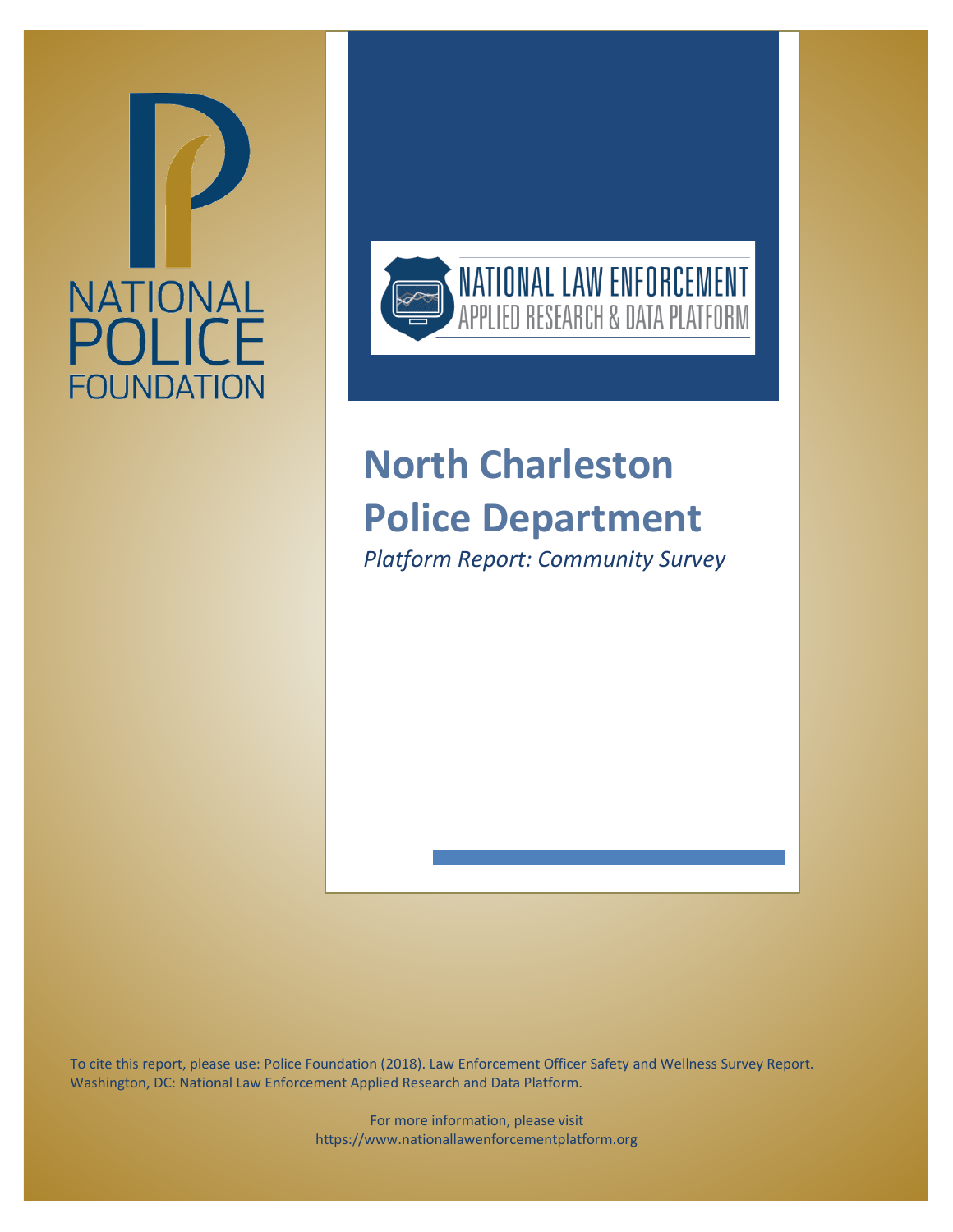# **Community Survey North Charleston, SC(1408 responses, 929 completed)**

#### **How well are the police in your neighborhood doing at….?**



Community members were asked how well their local police were doing at a variety of policing activities. They indicated that the department is doing a good job across the board. The "do not know" option was selected the most for "helping victims of crime", although overall, community members indicate that the department is doing a good or very good job at this activity.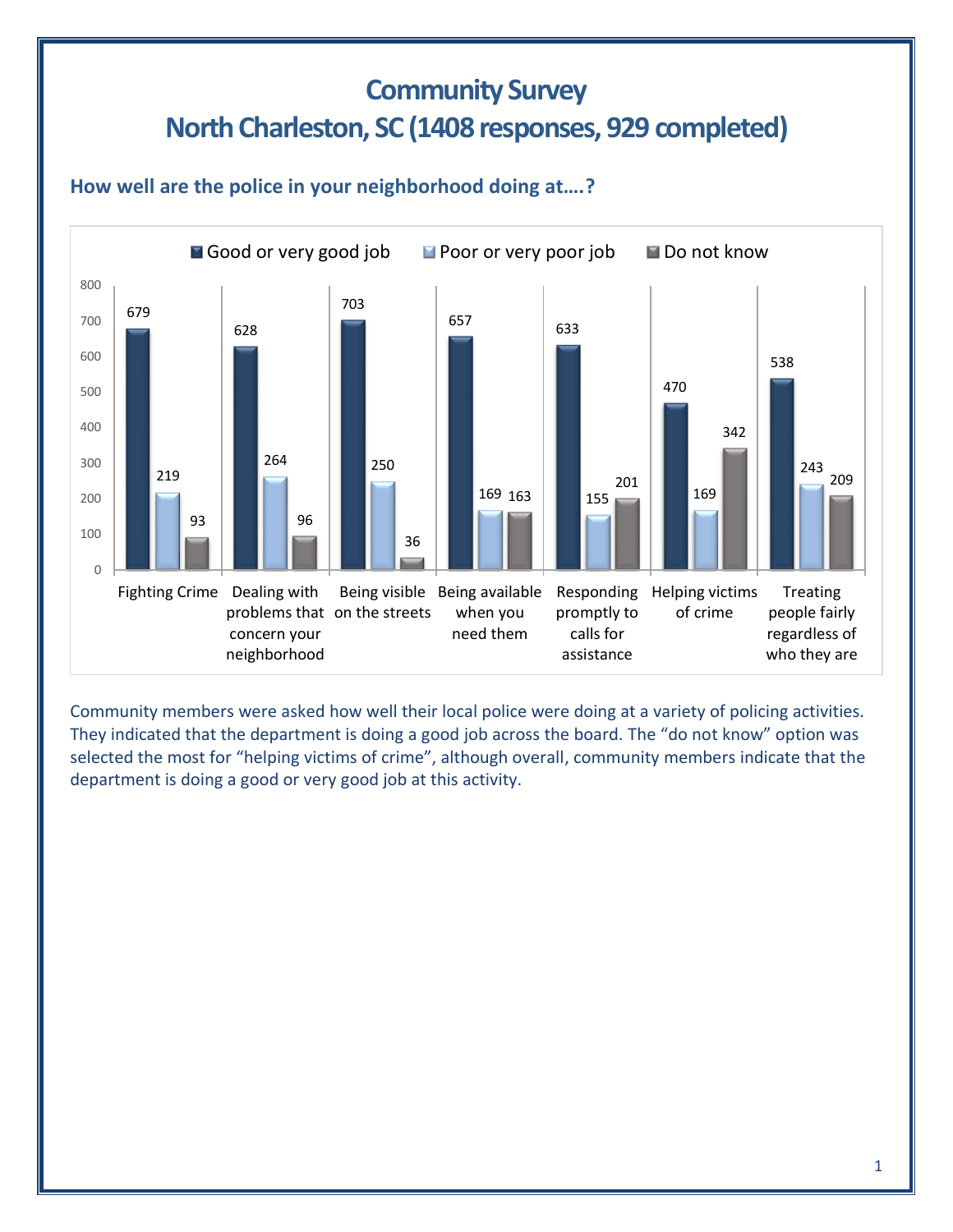

Community members were asked how common certain behaviors were for local police officers to engage in. The majority of responses indicated that these activities are very or somewhat uncommon, with the exception of "acting professionally", in which community members mostly indicated that this is very or somewhat common (almost 50% rated this item as "very common"). With the exception of "acting professionally", community members indicated that they do not know how common these behaviors are about 25-30% of the time.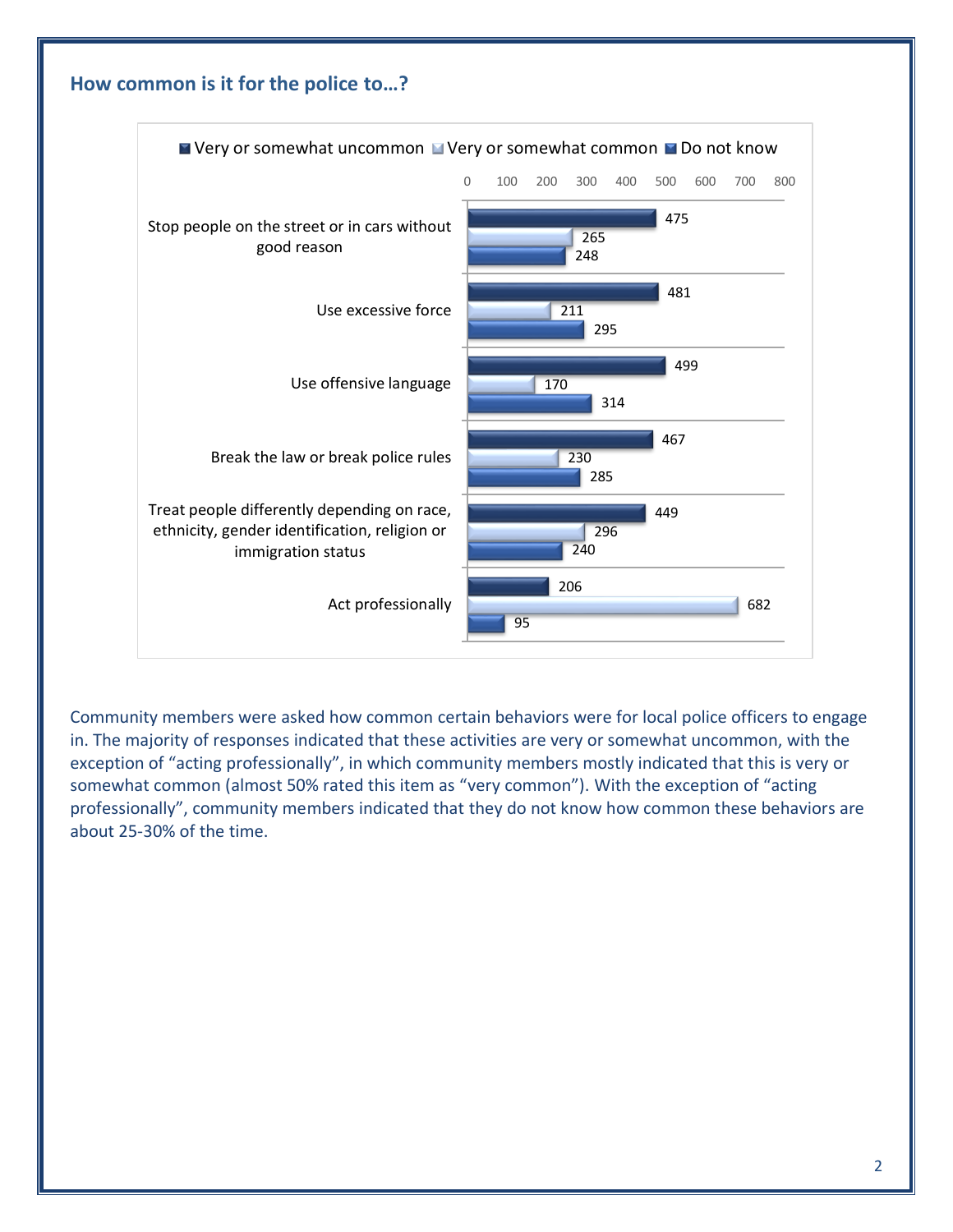

Community members were asked how worried they are about a variety of neighborhood concerns. They mostly indicated that they are somewhat worried about the various activities, with the exception of "being hassled by youths or others", in which respondents mostly indicated they are not at all worried. More than any other concern, community members indicated they are very worried about people using or selling guns.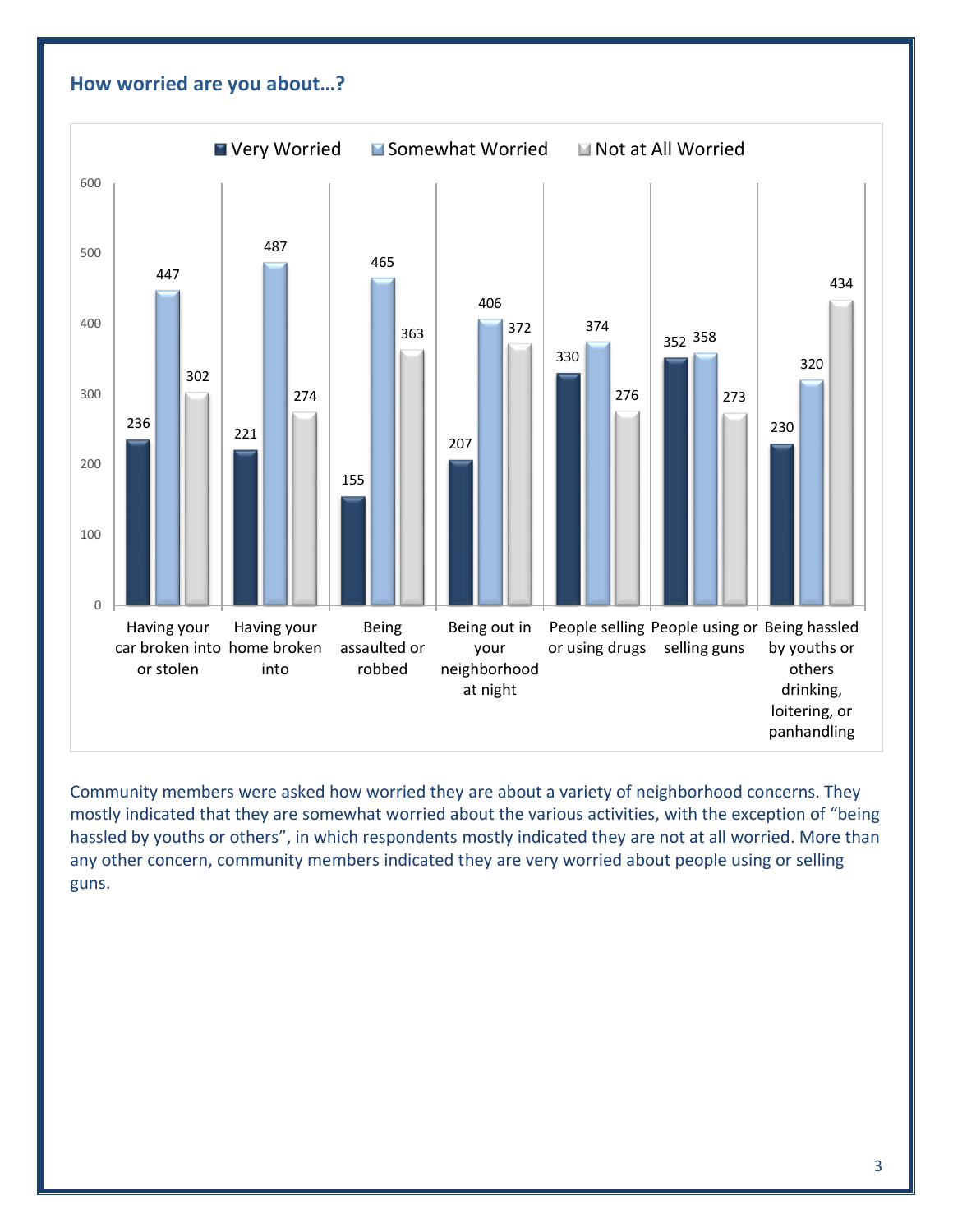

#### **Please indicate how much you agree or disagree with the following statements.**

Community members were asked how much they agree with statements relating to working with and trusting in their local department. They agree or strongly agree with statements about trust, confidence, and being taken seriously. An overwhelming amount of community members strongly agree that they would feel comfortable calling the department if they needed help.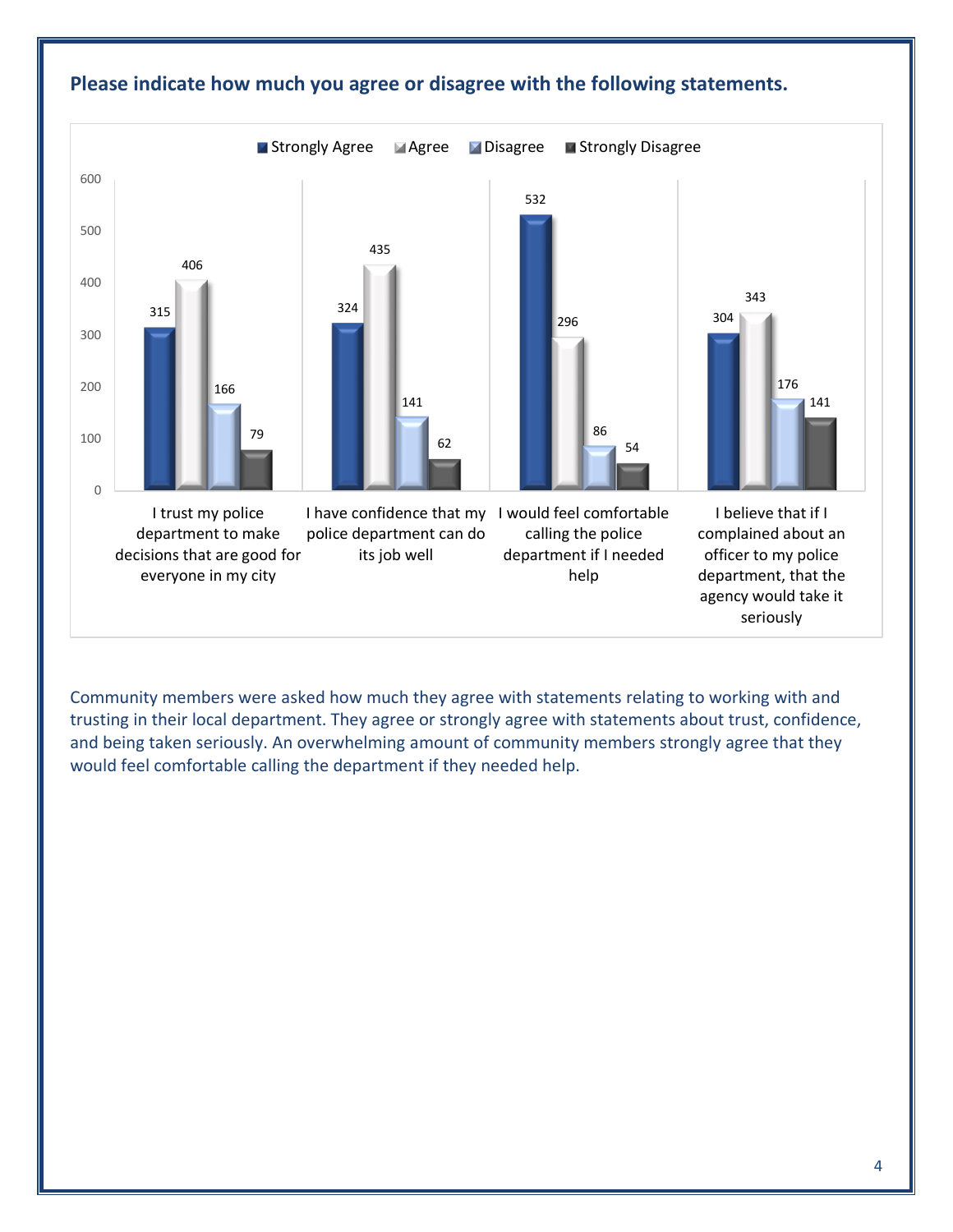

Community members were asked how likely they would be to engage in community policing partnership activities. They indicated that they would be very likely or likely to engage in all the listed activities.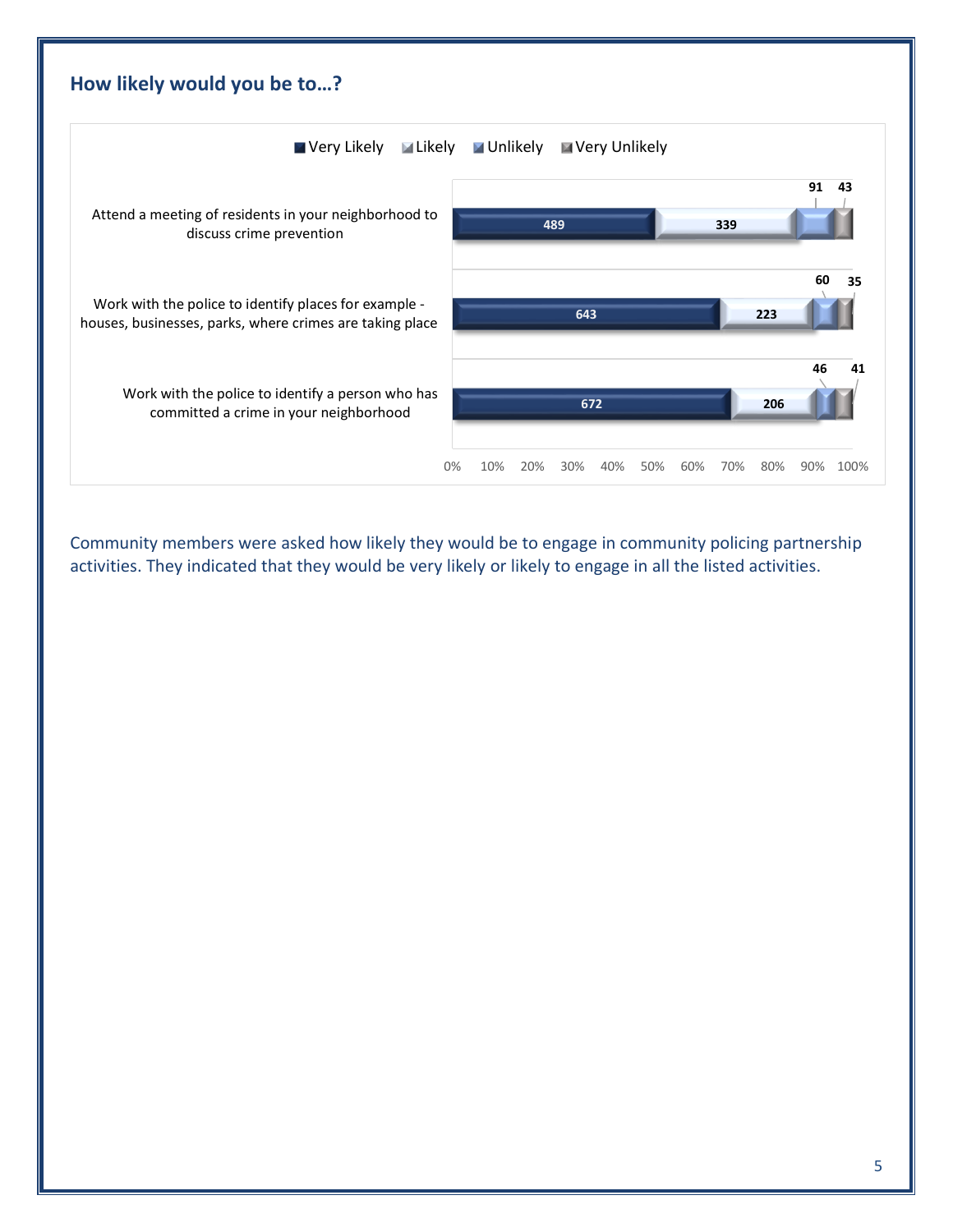

#### **Please indicate how much you agree or disagree with the following statements.**

Community members were asked how much they agree with questions relating to compliance and legal cynicism. Most indicated that they disagree with questioning laws, and an overwhelming amount strongly agree that they feel an obligation to obey the law.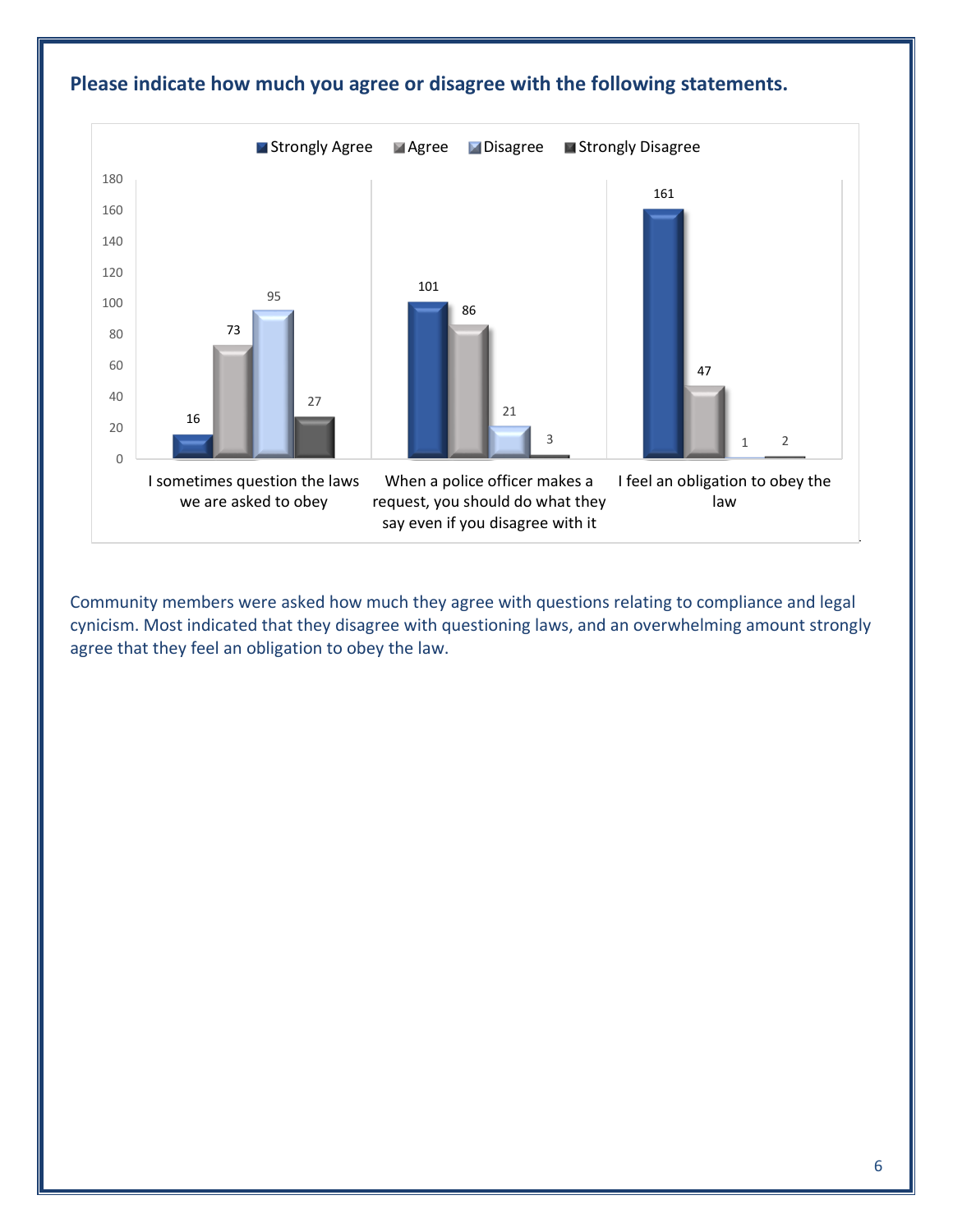#### **RESPONDENT DEMOGRAPHICS**





#### **Age**



## **Race/Ethnicity**

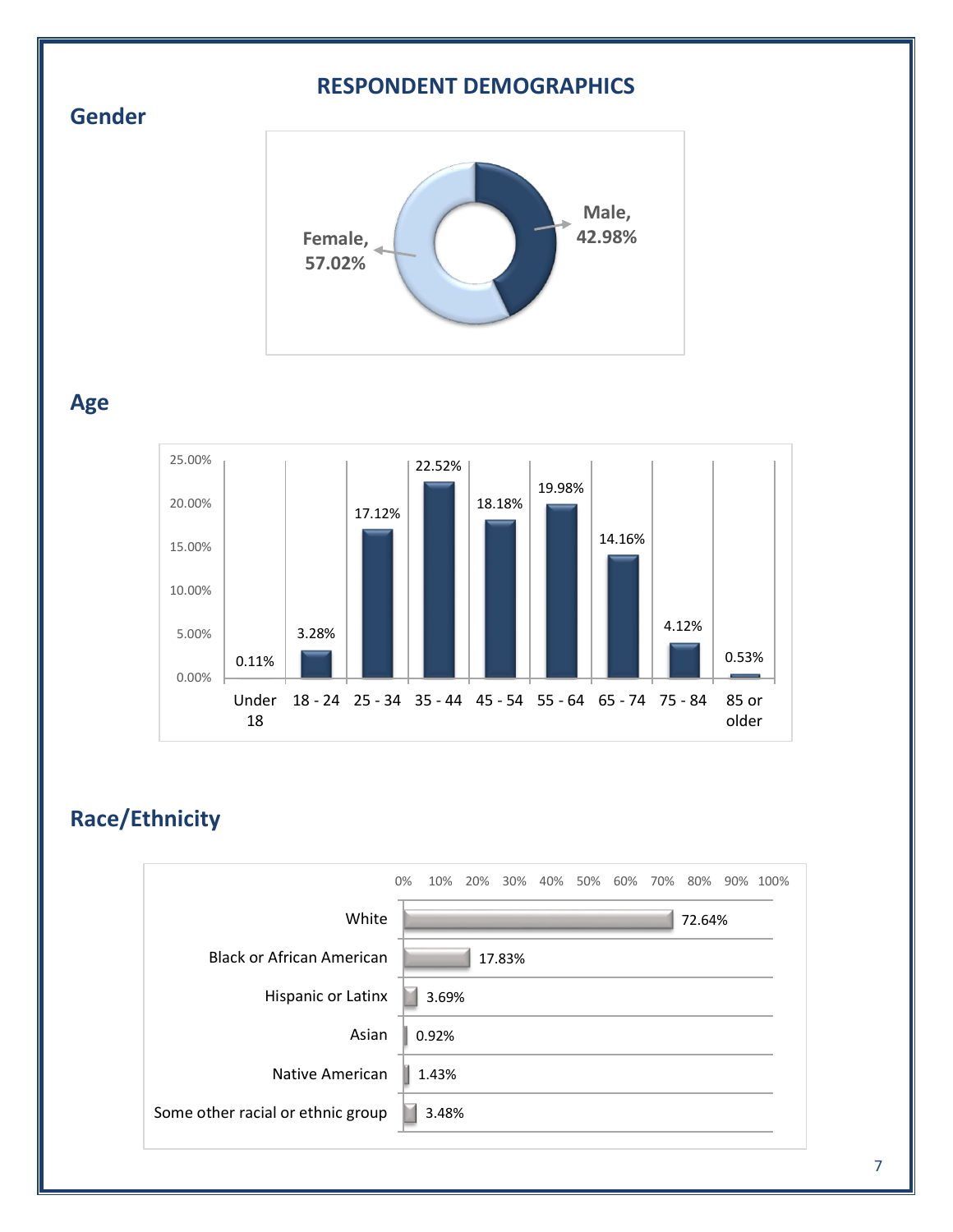# **Education**



# **Household Income**

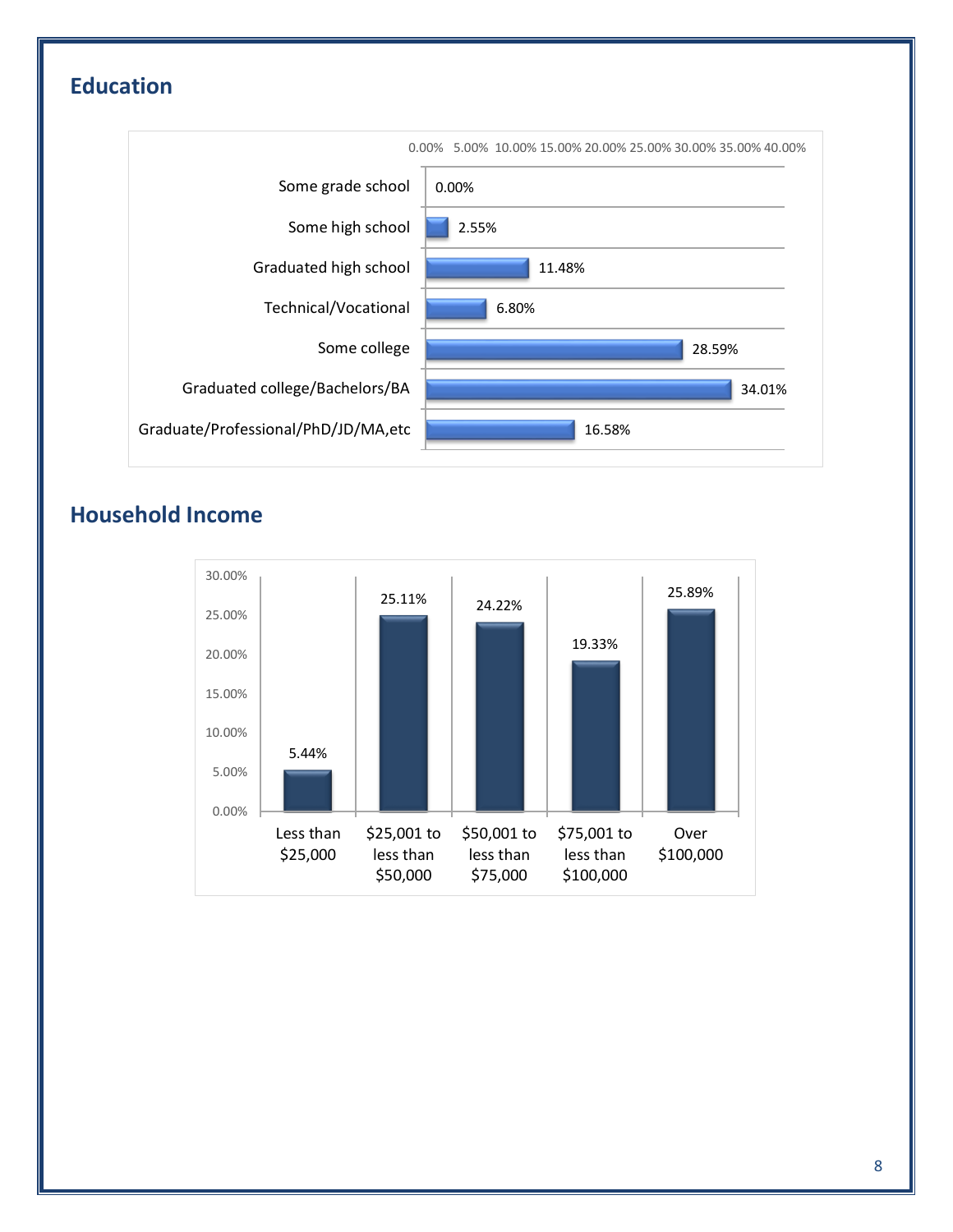### **APPENDIX**

|                                      | <b>Very</b> |          |      | Very |        |              |
|--------------------------------------|-------------|----------|------|------|--------|--------------|
| How well are the police in your      | Good        |          | Poor | Poor | Do Not |              |
| neighborhood doing at                | Job         | Good Job | Job. | Job  | Know   | <b>Total</b> |
| <b>Fighting Crime</b>                | 189         | 490      | 148  | 71   | 93     | 991          |
| Dealing with problems that concern   |             |          |      |      |        |              |
| your neighborhood                    | 217         | 411      | 177  | 87   | 96     | 988          |
| Being visible on the streets         | 248         | 455      | 165  | 85   | 36     | 989          |
| Being available when you need        |             |          |      |      |        |              |
| them                                 | 238         | 419      | 111  | 58   | 163    | 989          |
| Responding promptly to calls for     |             |          |      |      |        |              |
| assistance                           | 260         | 373      | 103  | 52   | 201    | 989          |
| Helping victims of crime             | 187         | 283      | 91   | 78   | 342    | 981          |
| Treating people fairly regardless of |             |          |      |      |        |              |
| who they are                         | 249         | 289      | 111  | 132  | 209    | 990          |

| How common is it for   | <b>Very</b> | Somewhat | Somewhat | <b>Very</b> | Do Not |              |
|------------------------|-------------|----------|----------|-------------|--------|--------------|
| the police to          | Uncommon    | Uncommon | Common   | Common      | Know   | <b>Total</b> |
| Stop people on the     |             |          |          |             |        |              |
| street or in cars      |             |          |          |             |        |              |
| without good reason    | 335         | 140      | 120      | 145         | 248    | 988          |
| Use excessive force    | 339         | 142      | 110      | 101         | 295    | 987          |
| Use offensive          |             |          |          |             |        |              |
| language               | 351         | 148      | 81       | 89          | 314    | 983          |
| Break the law or       |             |          |          |             |        |              |
| break police rules     | 334         | 133      | 116      | 114         | 285    | 982          |
| Treat people           |             |          |          |             |        |              |
| differently depending  |             |          |          |             |        |              |
| on race, ethnicity,    |             |          |          |             |        |              |
| gender identification, |             |          |          |             |        |              |
| religion or            |             |          |          |             |        |              |
| immigration status     | 335         | 114      | 115      | 181         | 240    | 985          |
| Act professionally     | 113         | 93       | 205      | 477         | 95     | 983          |

| How worried are you about                  | Very<br>Worried | Somewhat<br>Worried | Not at All<br>Worried | <b>Total</b> |
|--------------------------------------------|-----------------|---------------------|-----------------------|--------------|
| Having your car broken into or<br>stolen   | 236             | 447                 | 302                   | 985          |
| Having your home broken into               | 221             | 487                 | 274                   | 982          |
| Being assaulted or robbed                  | 155             | 465                 | 363                   | 983          |
| Being out in your<br>neighborhood at night | 207             | 406                 | 372                   | 985          |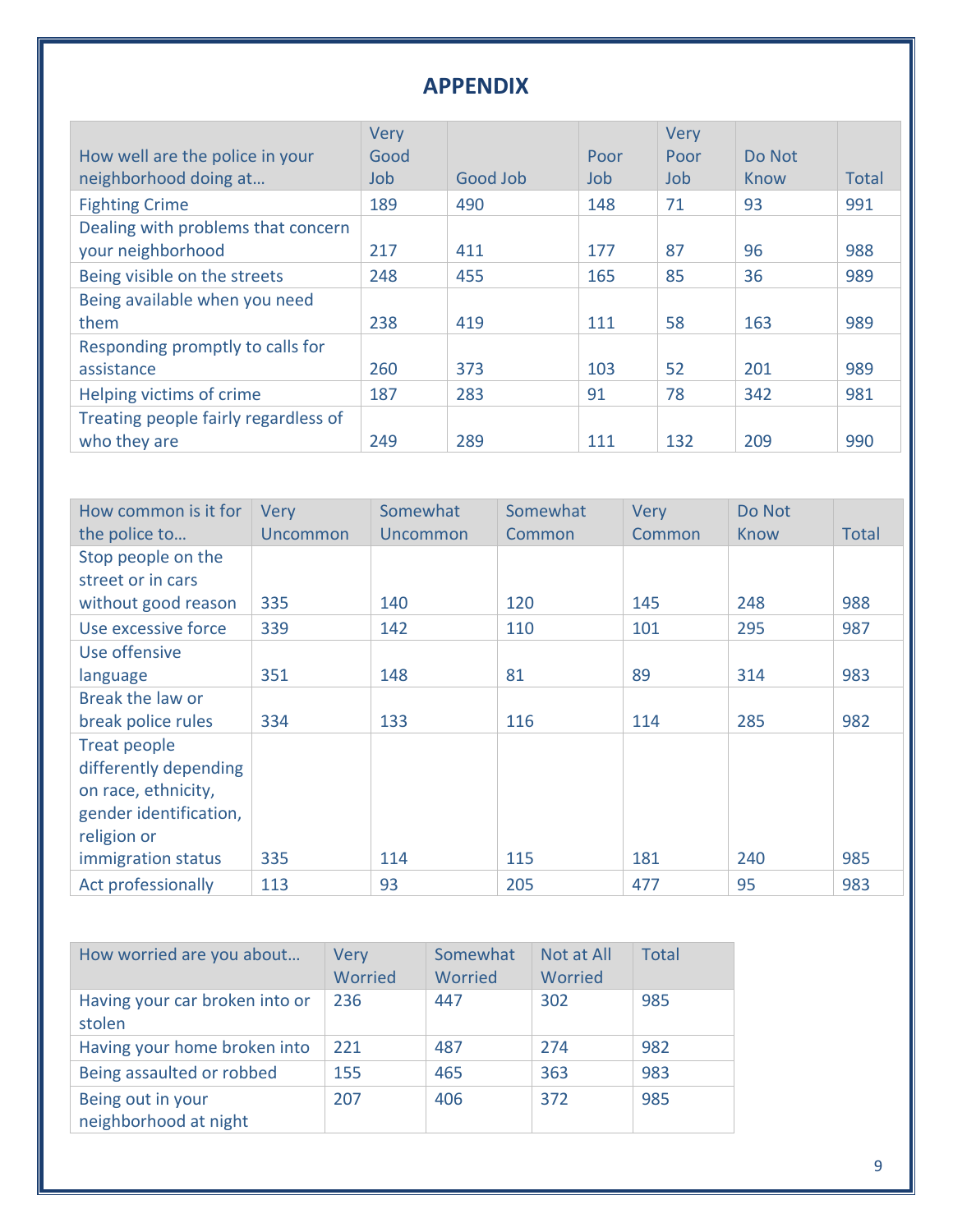| People selling or using drugs                                | 330 | 374 | 276 | 980 |
|--------------------------------------------------------------|-----|-----|-----|-----|
| People using or selling guns                                 | 352 | 358 | 273 | 983 |
| Being hassled by youths or<br>others drinking, loitering, or | 230 | 320 | 434 | 984 |
| panhandling                                                  |     |     |     |     |

| Please indicate how      |                 |       |                 |                 |              |
|--------------------------|-----------------|-------|-----------------|-----------------|--------------|
| much you agree or        |                 |       |                 |                 |              |
| disagree with the        | <b>Strongly</b> |       |                 | <b>Strongly</b> |              |
| following statements.    | Agree           | Agree | <b>Disagree</b> | <b>Disagree</b> | <b>Total</b> |
| I trust my police        |                 |       |                 |                 |              |
| department to make       |                 |       |                 |                 |              |
| decisions that are good  |                 |       |                 |                 |              |
| for everyone in my city  | 315             | 406   | 166             | 79              | 966          |
| I have confidence that   |                 |       |                 |                 |              |
| my police department     |                 |       |                 |                 |              |
| can do its job well      | 324             | 435   | 141             | 62              | 962          |
| I would feel comfortable |                 |       |                 |                 |              |
| calling the police       |                 |       |                 |                 |              |
| department if I needed   |                 |       |                 |                 |              |
| help                     | 532             | 296   | 86              | 54              | 968          |
| I believe that if I      |                 |       |                 |                 |              |
| complained about an      |                 |       |                 |                 |              |
| officer to my police     |                 |       |                 |                 |              |
| department, that the     |                 |       |                 |                 |              |
| agency would take it     |                 |       |                 |                 |              |
| seriously                | 304             | 343   | 176             | 141             | 964          |

| How likely would you be      |                    |        |                 | <b>Very</b>     |       |
|------------------------------|--------------------|--------|-----------------|-----------------|-------|
| to?                          | <b>Very Likely</b> | Likely | <b>Unlikely</b> | <b>Unlikely</b> | Total |
| Work with the police to      |                    |        |                 |                 |       |
| identify a person who has    |                    |        |                 |                 |       |
| committed a crime in your    |                    |        |                 |                 |       |
| neighborhood                 | 672                | 206    | 46              | 41              | 965   |
| Work with the police to      |                    |        |                 |                 |       |
| identify places for example  |                    |        |                 |                 |       |
| - houses, businesses, parks, |                    |        |                 |                 |       |
| where crimes are taking      |                    |        |                 |                 |       |
| place                        | 643                | 223    | 60              | 35              | 961   |
| Attend a meeting of          |                    |        |                 |                 |       |
| residents in your            |                    |        |                 |                 |       |
| neighborhood to discuss      |                    |        |                 |                 |       |
| crime prevention             | 489                | 339    | 91              | 43              | 962   |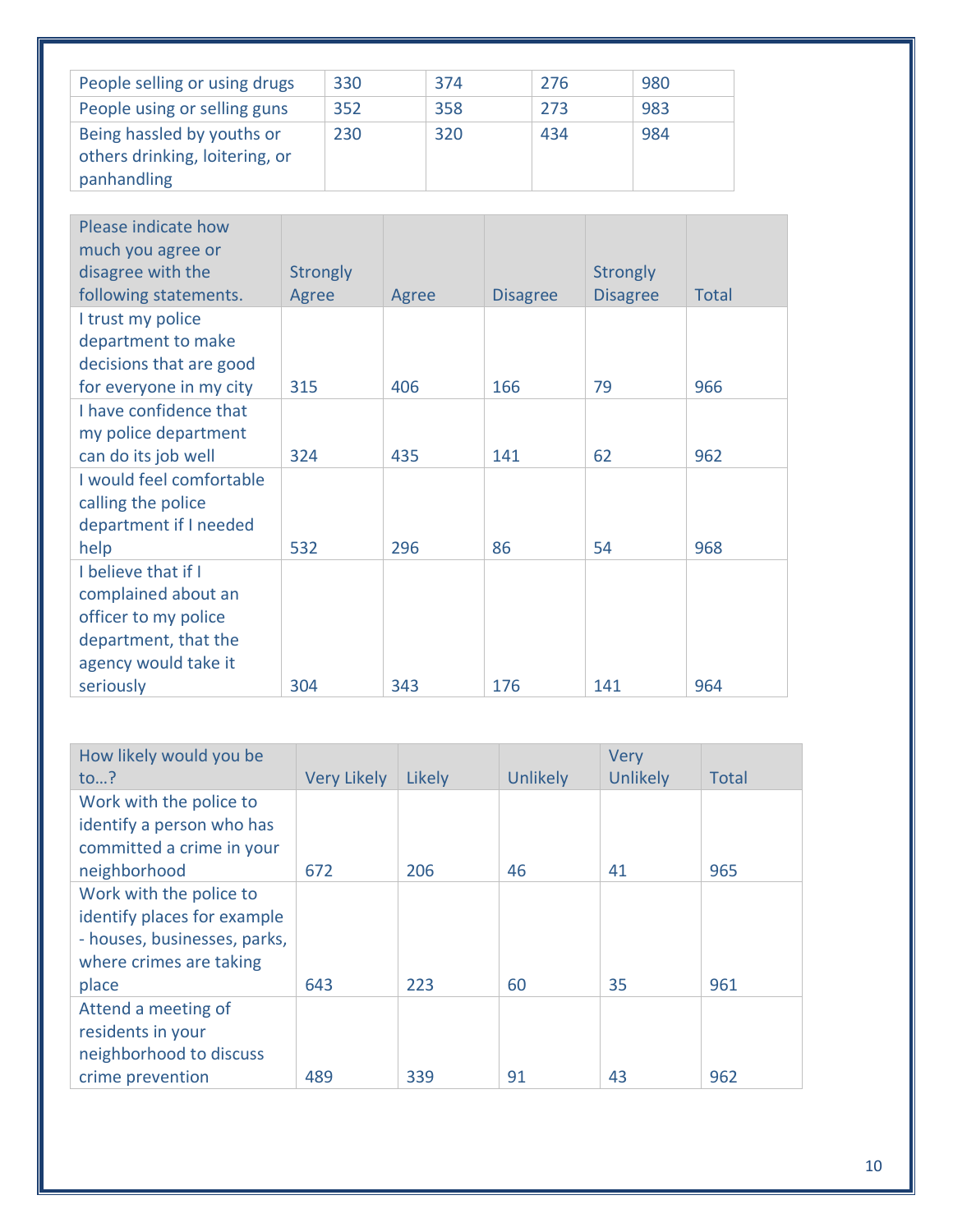| Please indicate how<br>much you agree or<br>disagree with the<br>following statements.                | Strongly<br>Agree | Agree | <b>Disagree</b> | Strongly<br><b>Disagree</b> | <b>Total</b> |
|-------------------------------------------------------------------------------------------------------|-------------------|-------|-----------------|-----------------------------|--------------|
| I sometimes question the<br>laws we are asked to<br>obey                                              | 114               | 330   | 350             | 162                         | 956          |
| When a police officer<br>makes a request, you<br>should do what they say<br>even if you disagree with |                   |       |                 |                             |              |
| it                                                                                                    | 417               | 379   | 114             | 45                          | 955          |
| I feel an obligation to                                                                               |                   |       |                 |                             |              |
| obey the law                                                                                          | 632               | 285   | 14              | 24                          | 955          |

| Gender | $\%$   | Count |
|--------|--------|-------|
| Male   | 42.98% | 407   |
| Female | 57.02% | 540   |
| Total  | 100%   | 947   |

| Age          | %      | Count |
|--------------|--------|-------|
| Under 18     | 0.11%  | 1     |
| $18 - 24$    | 3.28%  | 31    |
| $25 - 34$    | 17.12% | 162   |
| $35 - 44$    | 22.52% | 213   |
| $45 - 54$    | 18.18% | 172   |
| $55 - 64$    | 19.98% | 189   |
| $65 - 74$    | 14.16% | 134   |
| $75 - 84$    | 4.12%  | 39    |
| 85 or older  | 0.53%  | 5     |
| <b>Total</b> | 100%   | 946   |

| Race                             | %      | Count |
|----------------------------------|--------|-------|
| White                            | 72.64% | 709   |
| <b>Black or African American</b> | 17.83% | 174   |
| <b>Hispanic or Latinx</b>        | 3.69%  | 36    |
| Asian                            | 0.92%  | 9     |
| <b>Native American</b>           | 1.43%  | 14    |
| Some other racial or ethnic      |        |       |
| group                            | 3.48%  | 34    |
| <b>Total</b>                     | 100%   | 976   |